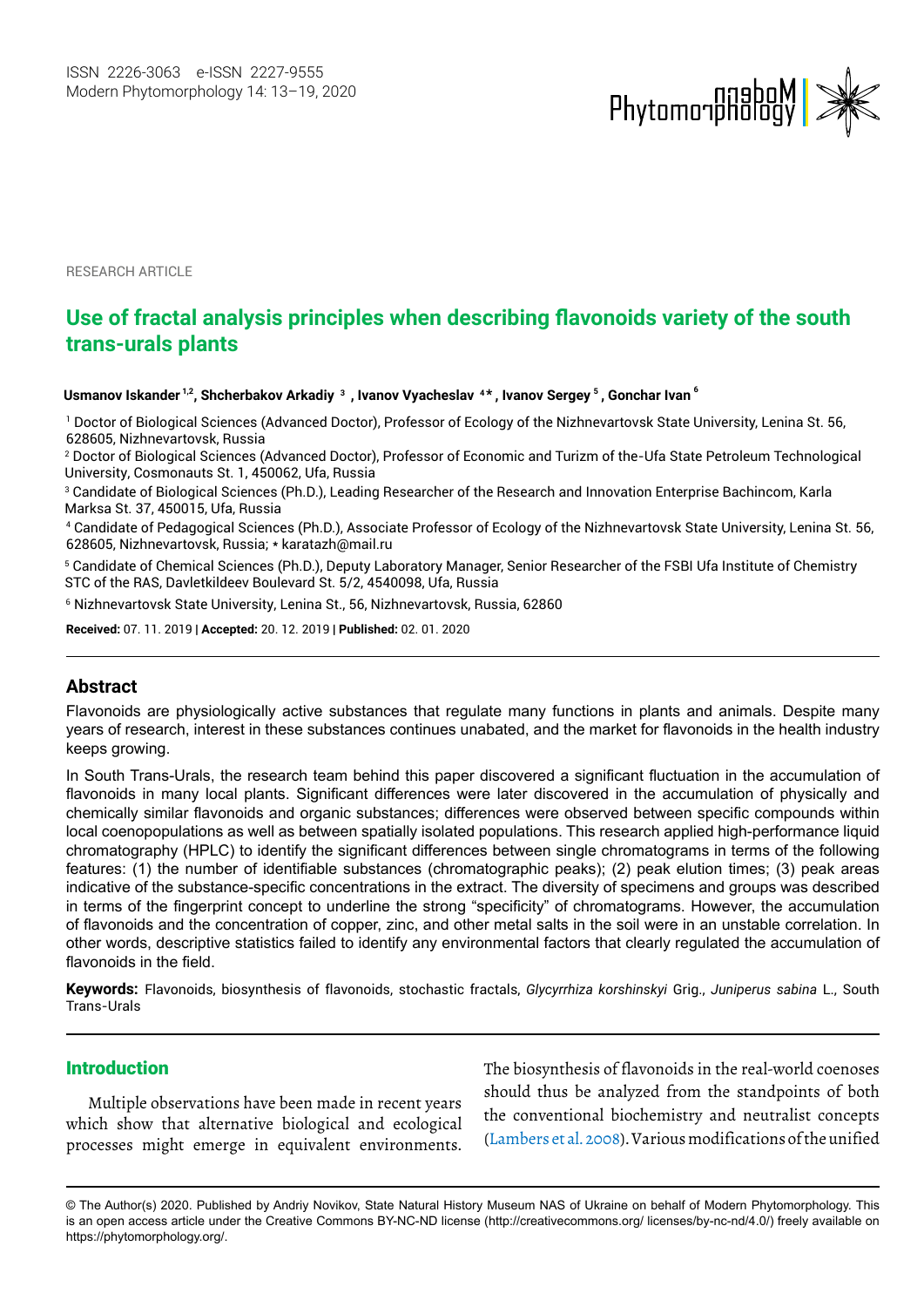neutral theory have shown the statistically insignificant dependence of various biological processes on the environment (Kimura 1983; Hubbell 2006; Dembitsky et al. 2007; Morozov et al. 2014, Rosenberg 2013). This calls for an attempt to apply neutralist approaches to the data arrays as presented herein. Fractal analysis is a highly generalized concept of the stochastic emergence of self-similar structures (McGill 2010; Gelashvili et al. 2013). Given that the accumulation of flavonoid in plants in South Trans-Urals is in a weak correlation with environmental factors while the chromatographic spectra of single plant specimens show inter-specimen and interpopulation diversity, this research effort seeks to assess the applicability of fractal analysis to the biosynthesis of flavonoids (Amineva 2003; Ableeva 2004,Scherbakov et al. 2009, 2012, 2013).

# **Materials and Methods**

This research used single chromatograms of Glycyrrhiza korshinskyi Grig. and Juniperus sabina L. extracts; the material was sampled in South Trans-Urals from 2009 through 2016. Taxonomically, these species are of different classes. However, they showcase similar dissemination patterns. The mid-20<sup>th</sup> century saw the mass destruction of vegetation in the form of plowing virgin lands; the ecosystems of the studied areas have been recovering ever since. The recovery of natural communities in South Trans-Urals (Yanturin et al. 2003) has led to the dissemination and wider spread of Glycyrrhiza korshinskyi Grig. and Juniperus sabina L. Both species tend to populate areas in patchwork patterns, with great distances (1 to 10 km or even more) between single coenoses. These perennials generally adapt well to such mosaic ecological niches (Usmanov et al. 2014) and compete well in the serial communities of secondary succession in South Trans-Ural steppes (Abramova et al. 2001; Faruchschina et al. 2011).

Plant samples were analyzed in three replications at two analytical wavelengths.

To measure the flavonoids, alcohol extracts were chromatographed on a Luna C18 250×4.6 mm, 5 µm column in a reverse-phase system. Flavonoids were measured in the above-ground organs of licorice and juniper by HPLC. The analysis used the Sigma-Aldrich standards: baicalein, hesperetin, fisetin, naringin, naringenin, rutin, quercetin, isoquercetin, morin, dihydroquercetin, and liquiritigenin 92% minimum purity. Flavonoid standards and the substances in samples were detected at 275 and 360 nm on a diode-matrix UV analyzer. Standards and substances in specimens were detected at 360 nm.

• Fractal analysis was applied to verify the fractal

characteristics of three groups of plant specimens sampled in the area

- Chromatograms of Juniperus sabina L., a total of 267 chromatograms of plants from different locations
- • Chromatograms of Glycyrrhiza korshinskyi Grig., a total of 158 chromatograms of plants from different locations

A set of flavonoids as described in literature. This group was for the compounds whose metabolic biosynthesis pathways are known. Assessing a random set of compounds described in literature helps assess the applicability of fractals to the entire flavonoid biosynthesis system regardless of whether this or that compound is described in literature (Gelashvili et al. 2013).

# **Fractal analysis**

Calculations used the method by Gelashvili et al. 2013. Step one was to pick specimens and to define the general logic for grouping them into ever larger samples. This determined the further procedure for compiling a hierarchical matrix fractal analysis would need. This was a two-step procedure:

- • Sampling to identify a uniform structure verifiable for self-similarity, i.e. to identify a supposed self-similar structure underlying the fractal hierarchy
- Scaling to identify the scale and range of hierarchical levels, at which the self-similarity was expected to arise in this structure

For *Glycyrrhiza korshinskyi* Grig. and *Juniperus sabina* L. chromatograms, hierarchical sampling was done by merging the data as follows:

- • Level 1 for single specimens
- Level 2 for descriptions grouped in pairs
- Level 3 for descriptions in groups of four, etc. (Fig. 1).

The elementary self-similar unit of hierarchy was the chromatogram of a standard plant sample. Each chromatogram was described in terms of three parameters:

- • Peak elution time in a standard solvent system
- • Peak areas in millivolts, linearly linked to the concentration of this substance
- The number of peaks registered in each chromatogram

Chromatograms were merged on the peak elution time axis ranging from the fastest one (the leftmost one in the chromatogram) to the slowest one regardless of whether the extreme peaks were in the same chromatogram or in different ones. In case two or more chromatograms had peaks eluting at the same time, this substance was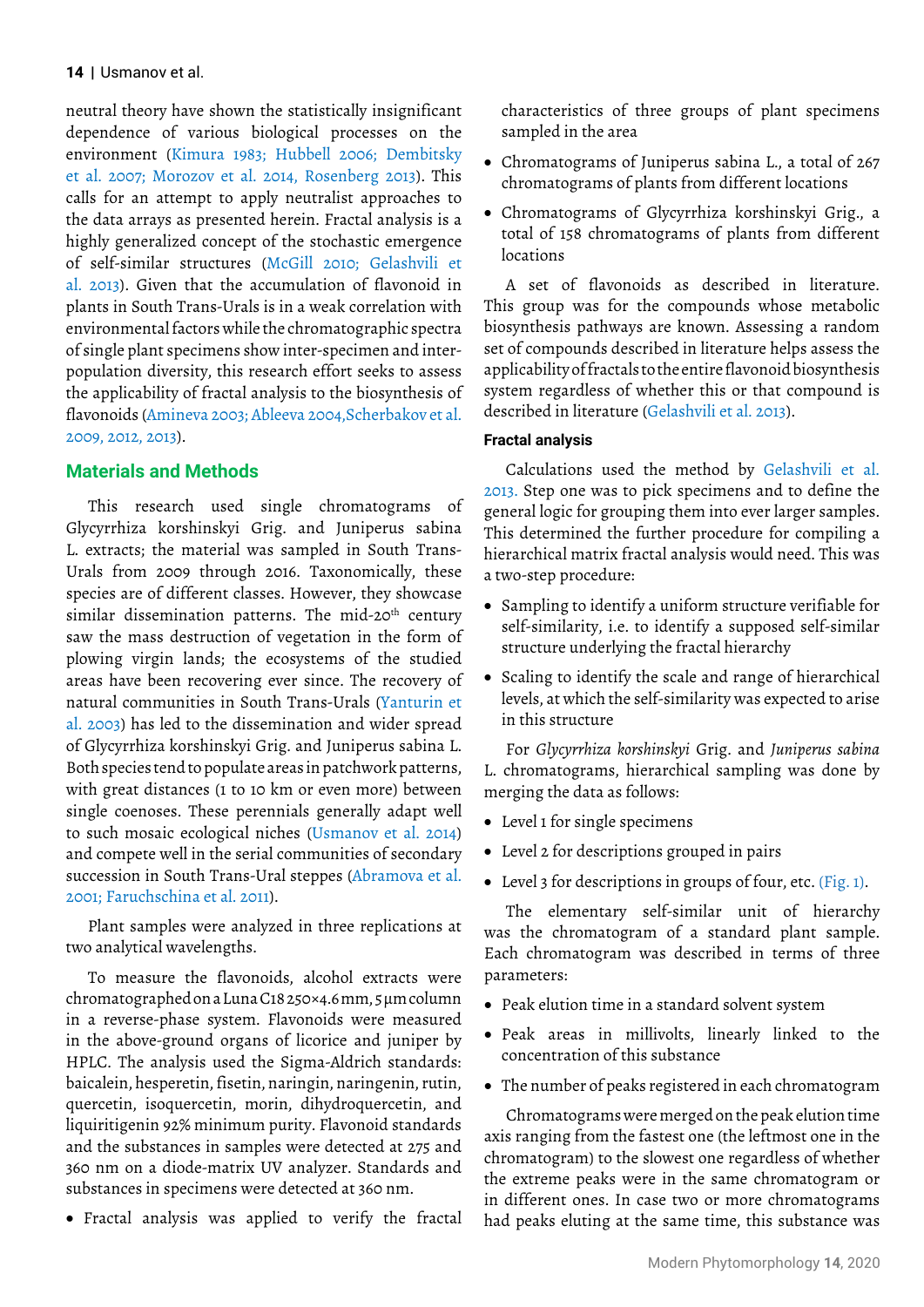counted for in all specimens. If a peak was found in one chromatogram but absent in another one, the "new" peak was placed at the corresponding time-scale point, and the substance was only deemed present in this specimen. For each hierarchy level, the generalized chromatogram was essentially a merger of all the peaks identified in specific groups. The total number of substance-specific peaks in the merged chromatogram far exceeded that in any single chromatogram. The approach was virtually a conventional geobotanical technique for describing general populations of species pertaining to specific biogeocenoses and landscapes ranked correspondingly (Mirkin et al. 2012). This approach effectively generates a set of substances synthesized in a single plant (if sampled from different parts of a plant), in a single coenopopulation, in an arbitrary population group, or in all analyzed local plants.

The hierarchy was used to create a generalizing matrix to calculate:

- N, the total sample size. This value varied from 1 (a single specimen) to 8 for *Glycyrrhiza korshinskyi* Grig., from 1 to 10 for *Juniperus sabina* L
- $p_i$ , the diversity index, i.e. the proportion of each compound in the plant
- • q is the order of the moment of distribution. This value varied from-3 to 3 as recommended by the authors and was essentially the range of powers, to which  $p_i$ for each element had to be raised. Thus, this indicator was the scaling factor, at which the fractality of studied phenomena would be verified
- • Mq are the moments of substance-class distributions. This value was calculated by the authors-recommended formula (Gelashvili et al. 2013)

 $M_q(N) = \sum_{i=1}^{(N)} p_i^q$ 

Where, see above for the values.

The first step was to calculate Mq values for each q. Selfsimilarity is considered proven if logMq is in significant correlation with logN across the q range (Gelashvili et al. 2013). Thus, self-similarity is the first condition of being in line with the principles of fractal formalism. However, self-similarity, as stated in (Gelashvili et al. 2013), can be observed in regular objects that follow relatively simple patterns, in which the observed variables are in a strict functional dependence.

Whether the observed phenomenon could not be reduced to simple mathematical models was assessed by Gelashvili D.B. et al. (2013) by the Akaike information criterion (AIC). To assess the dependence of log Mq on log N, the authors behind the methodology proposed two models: a linear model and a quadratic model.

For small samples, the criterion was calculated as<br> $PSS = n + k$  $f_0$ ll  $n + b$ 

$$
AIC = \ln \frac{RSS}{n} + \frac{n + k}{n - k - 2},
$$

- • Where, n-is the analyzed data sample size
- k-is the number of model parameters (3 for the linear model, 4 for the quadratic model)
- • RSS-is the total of squares of deviations from the model-predicted values
- The AIC was calculated for both models across the entire q range (Gelashvili et al. 2013)

It had higher values for the quadratic model than for its linear counterpart across the entire range, a sign of fractal (multifractal) properties being present in the specimen. The authors' experience shows that for a fully regular structure, the AIC is higher for the linear model than for its quadratic counterpart for q=0 to q=1.5. Thus, such structures do not meet the second condition of multifractality.

Thus, the self-similarity of the specimens was verified in terms of the validity of linear dependence between N and Mq logarithms, while the applicability of the fractal hypothesis was verified by comparing the AIC for linear and quadratic models (Gelashvili et al. 2013).

# **Results and Discussion**

#### **Self-similar structure selection procedure: rationale**

For a self-similar structure, the researchers used a single chromatogram of varying configuration and number of peaks. A single chromatogram was used as neither in theory, nor in practice was it possible to identify all the phenolic molecules in single specimens. This is why a single chromatographic profile of a single plant was used as the elementary self-similar structure. Each chromatogram had Sigma Aldrich standardidentified flavonoids located on different branches of their metabolic network: baicalein, hesperetin, fisetin, naringin, naringenin, rutin, quercetin, isoquercetin, dihydroquercetin, liquiritigenin, and fisetin.



**Figure 1.** Hierarchical matrix construction for fractal chromatogram analysis.

Sequential scaling was applied in the range from a single chromatogram of a single-plant extract via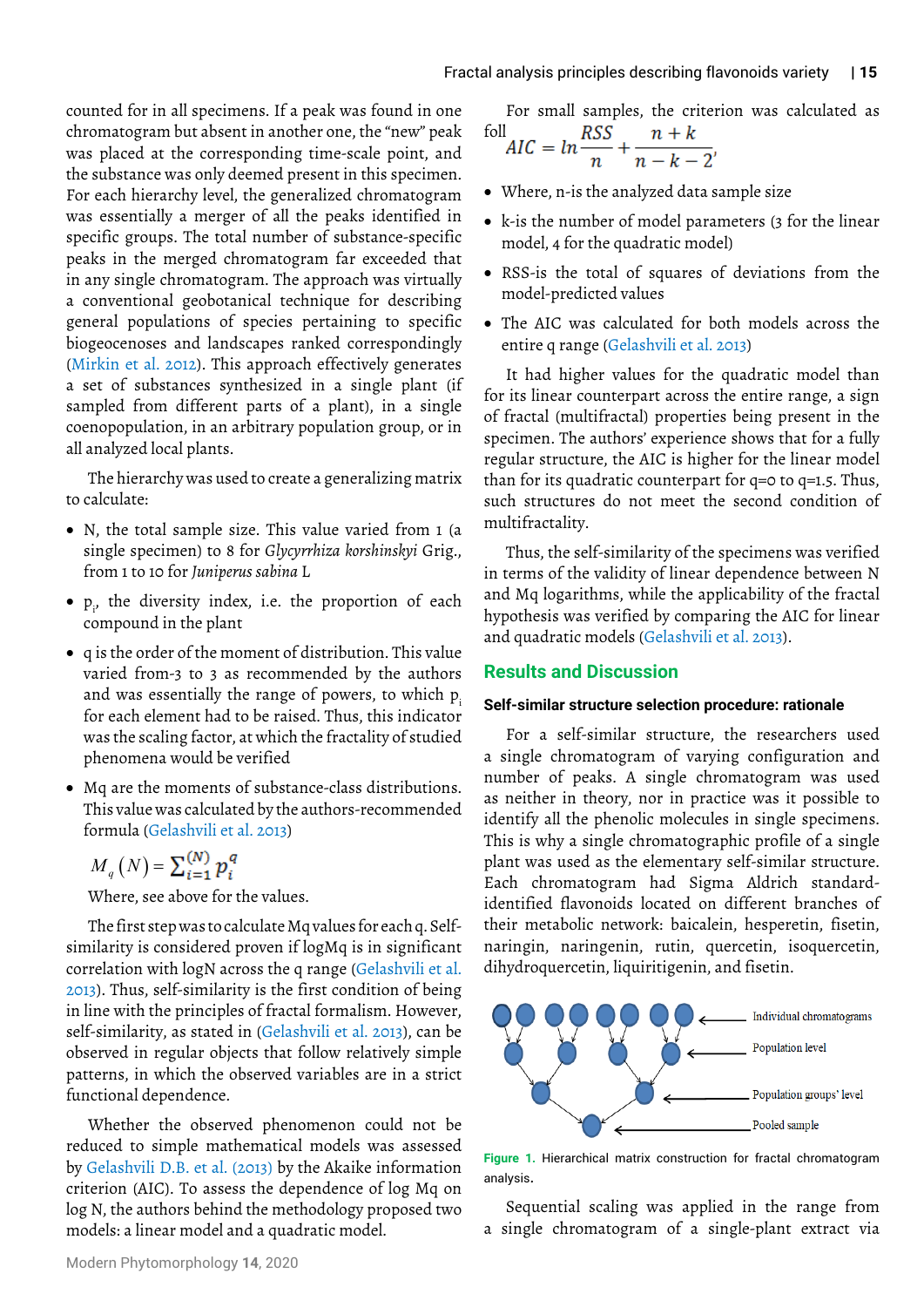single coenopopulations distanced at 100 or more km to the generalized chromatograms covering the entire area, see the methodology above. The experiments with Glycyrrhiza korshinskyi Grig. and Juniperus sabina L. chromatograms were designed to compare the organization of chromatograms of plants in the populations distributed spatially in the Trans-Ural peneplain (Fig. 2 and 3).



**Figure 2.** Chromatograms of Juniperus sabina L. alcohol extracts of four different populations. Note: 1-rutin: peak release time-10.2-10.8 min.; 2-naringin: 11.6-11.9 min.; 3-dihydroquercitin: 12.1-12.6 min.; 4-fizetin: 13.1-13.5 min.; 5-likviritigenin: 14.7 min.; 6-quercitin: 14.8- 15.3 min.; 7-naringenin: 16.3-16.7 min.; 8-bajkalein: 16.9-17.4 min.



**Figure 3.** Chromatograms of Glycyrrhiza korshinskyi Grig. alcohol extracts of four different populations. Note: 1-rutin: peak release time-10.2-10.6 min.; 2-naringin: 11.6-11.8 min.; 3-dihydroquercitin: 12.1-12.6 min.; 4-fizetin: 13.1-13.5 min.; 5-likviritigenin: 14.8 min.; 6-quercitin: 14.8-15.3 min.; 7-naringenin: 16.3-16.7 min.; 8-bajkalein: 16.9-17.4 min.

For Juniperus sabina L. chromatograms, the hierarchical matrix was constructed based on the same principle as the licorice chromatograms. A total of 158 chromatograms were used originally.

#### **Fractal analysis results**

Table 1 presents the self-similarity analysis of the generalizing matrix of Glycyrrhiza korshinskyi Grig. chromatograms.

**Table 1.** log N and log Mq correlation analysis for Glycyrrhiza korshinskyi Grig.

| a                          | $a = 0.2$ | $a = 0.3$ |       | $q=0.5$ $q=1.5$ | $a=2$ | $a=2.5$ |
|----------------------------|-----------|-----------|-------|-----------------|-------|---------|
| Correlation<br>coefficient | 0.888     | 0.888     | 0.864 | 0.864           | 0.817 | 0.817   |
| p-level                    | 0.00      | 0.00      | 0.00  | 0.00            | 0.00  | 0.00    |
|                            |           |           |       |                 |       |         |

Thus, the generalizing matrix of the Glycyrrhiza korshinskyi Grig. the chromatogram was proven selfsimilar.

The second condition (irreducibility to a simple linear model) was met, too, as there was a reason to assume the chromatographic profile of Glycyrrhiza korshinskyi Grig. could be of a fractal nature (Fig. 4).



Figure 4. The criterion value for the linear and quadratic models describing the patterns of the detected flavonoids in the Glycyrrhiza korshinskyi Grig.

The self-similarity analysis of the generalizing matrix of Juniperus sabina L. chromatograms (Tab. 2).

| <b>Table 2.</b> log N and log Mq correlation analysis for Juniperus sabina L. |  |
|-------------------------------------------------------------------------------|--|
|-------------------------------------------------------------------------------|--|

| a                          | a=0.2 | q=0.3 |      | q=0.5 q= 1.5 | $q=2$ | $a=2.5$ |
|----------------------------|-------|-------|------|--------------|-------|---------|
| Correlation<br>coefficient | 0.80  | 0.80  | 0.80 | 0.80         | 0.78  | 0.76    |
| p-level                    | 0.00  | 0.00  | 0.00 | 0.00         | 0.00  | 0.00    |
|                            |       |       |      |              |       |         |

Thus, the generalizing matrix of the Juniperus sabina L. chromatogram was proven self-similar.

The second condition (irreducibility to a simple linear model) was met (Fig. 5). Thus, Juniperus sabina L. can be deemed fractal, whether for single plants or for the whole Juniperus sabina L. habitat in the South Trans-Urals.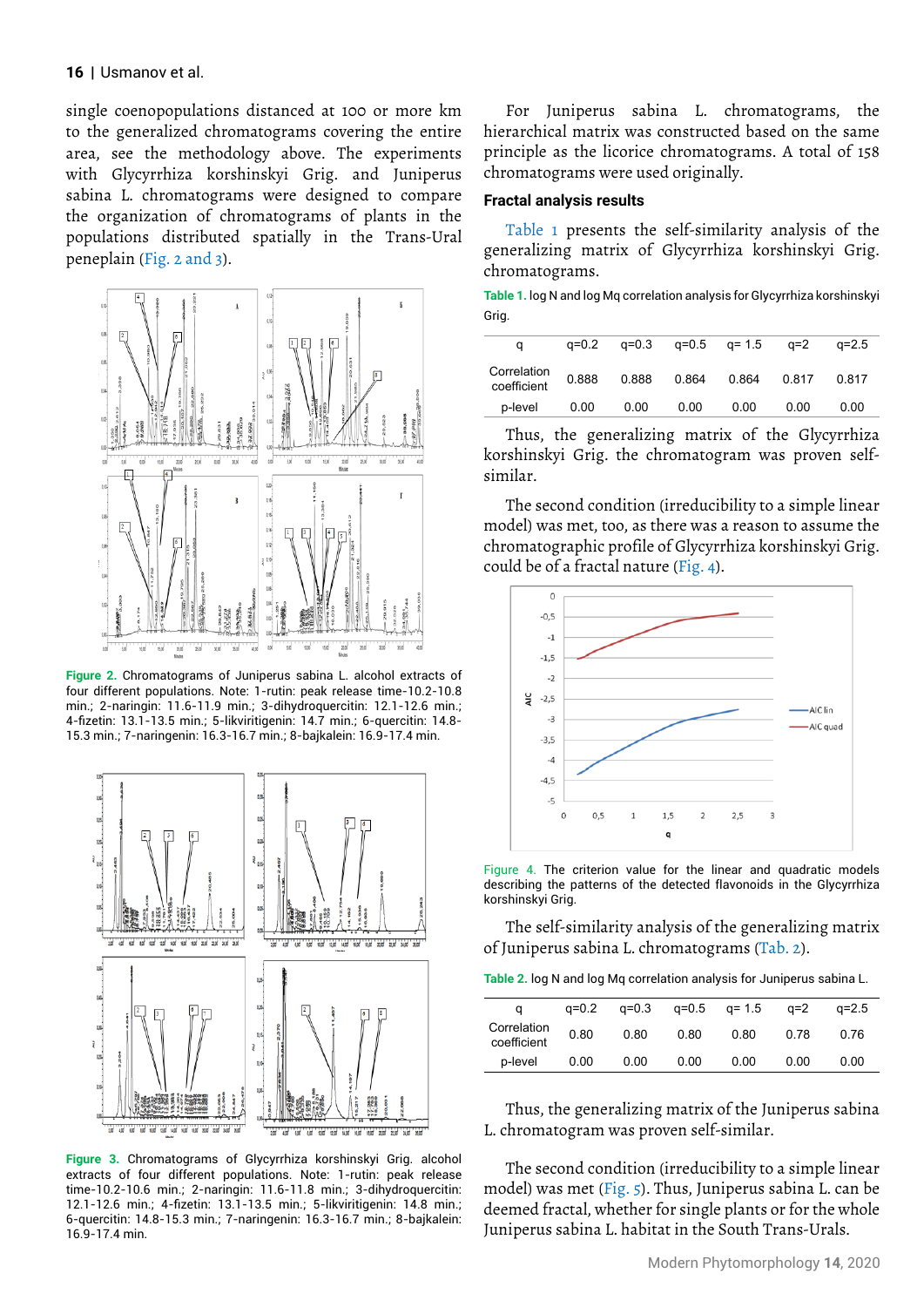

**Figure 5.** The criterion value for the linear and quadratic models describing the patterns of the detected flavonoids in the Juniperus sabina L.

Consider the ratio of single and general chromatograms as a practical manifestation of the set of the extracted substances being fractal.

## **Single chromatograms** *vs.* **each other**

None of the chromatograms in the general sample was identical to any of its counterparts. Comparing the chromatograms by the peak elution time or the presence/ absence of individual peaks by means of the Koch similarity measure showed no similarity between the chromatograms, as the value was in a range of 500 to 600. The peak values (concentration) of the substance differed more significantly. This applied to both inter-specimen and inter-population comparisons.

## **General** *vs* **single chromatograms**

For both species, general chromatograms comprised 100 to 120 compounds. Single chromatograms had 15 to 35 peaks. Thus, the general population could synthesize 5 to 10 times more different compounds than a single plant. The general chromatograms had all the compounds encountered at least once in at least one plant in any coenopopulation of the region. However, not a single chromatogram was close to the general one in terms of how many different compounds it featured. Thus, the single-to-general chromatogram ratio was qualitatively in line with Kimura's and Hubbell's standpoint.

#### **Individual compound spectra generation**

Plants have a common procedure for choosing a single compound from many. This gives rise to a question: a compound is synthesized as a strictly deterministic response to this or that combination of soil factors, or is but one of many ecologically equivalent (Hubbell 2001, 2006; Gaston, Choun 2005) or biologically equivalent (Scherbakov 1997) responses? In the latter case, the biosynthesis of this or that compound is a neutral response as it does not pertain to the soil composition specific of the habitat (Hlyostkina et al. 2014).

If the response is deterministic, some factor(s) of the environment, such as the concentration of metal/nonmetal compounds in soil samples, are expected to induce the synthesis of a single compound or of multiple similar compounds. If that is the case, concentration gradients in different soil samples might be expected to show significant (+/-) correlations between the soil reading series and the chromatographic peak series. On the other hand, significant correlations are not necessary if the flavonoid synthesis is neutral to environmental factors. The herein described chromatogram experiments showed that fractal self-similarity had occurred due to the fact that the number of compounds did not correlate with their properties.

However, how can a random set of compounds (chromatographic peaks) be formed? It is known that virtually any organic compound is synthesized when an elementary substrate enzyme (gene) product cell is triggered, i.e. the events within such a cell are strictly deterministic and mutually conditioned (Korulkin 2007; Petrussa et al., 2013; Harborne 2013).

#### **Conclusion**

The biosynthesis of flavonoids is a classical tree that starts from a single precursor (naringenin chalcone) and forms multiple branching metabolic chains. Transitions between substances follow general radical replacement or attachment patterns. In any case, any substance must feature a continuous successive biosynthesis chain from the original naringenin chalcone molecule to the substance. In addition, flavonoid biosynthesis uses multiple alternative pathways (shunts) to connect adjacent chains. The total number of shunts is currently unknown.

Each new substance in the metabolic tree is formed if there is an elementary conductive metabolic cell: substrate > enzyme (gene) > product. Only a network consisting of such elementary cells can synthesize a flavonoid. Continuity is fundamental for metabolic chains, as the "ultimate" substance will only appear if the preceding chains are in continuity. However, a conductive metabolic cell is itself subject to multiple regulatory effects at genetic, substrate, physiological, and ecological levels.

It can be assumed that the flavonoid biosynthesis system forms a network where any point is connected to any other point by multiple routes including shunts that might have not yet been described in literature. Multiple observations confirm that each specific flavonoid biosynthesis has a pronounced activation and inhibition system. It is the branched networks and shunts that enable bypassing this or that activator-inhibitor combination via other metabolic cells, for which this combo is not critical.

Apparently, this calls for an approach that applies fractal ideology to the percolation theory that covers the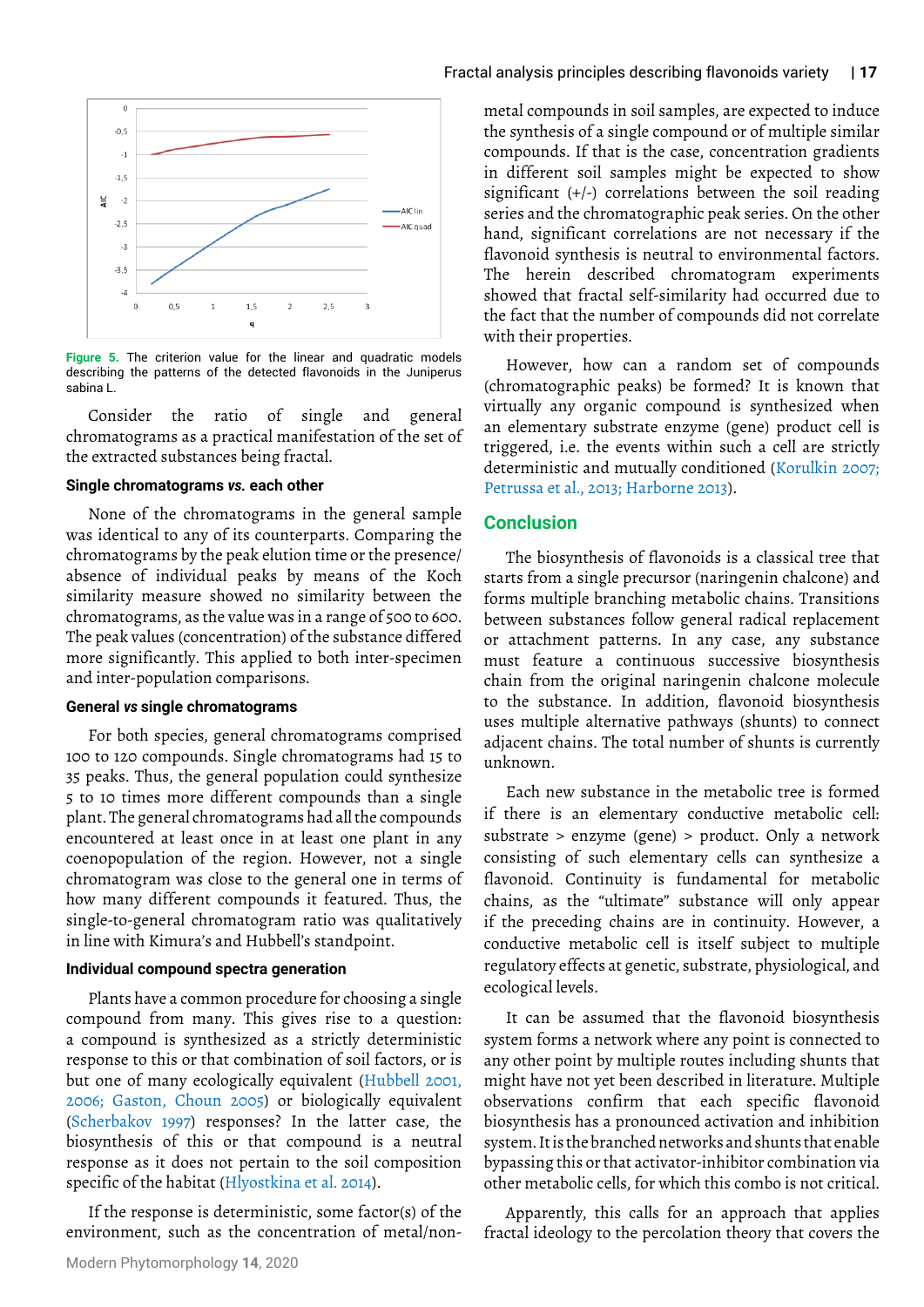condition of substrate (substance or signal) dissemination ("flowing") via a randomly heterogeneous medium. The emergence of this or that compound is the product of "flowing" through different conductive metabolic cells involved in precursor synthesis. Different metabolic cells can have different thresholds, at which one metabolic cell will be inhibited, but another one, featuring other physicochemical or physiological-biochemical regulators, will not. The continuity of signal/process transmission from the point of origin to the final recorded point (a flow, a substance, a signal, or a process) is fundamental to percolation systems. With such properties, the flavonoid biosynthesis system can be a fractal system that observes the self-similarity principle for metabolic networks of any size within the hierarchy created by the permissible radical replacements in flavonoid classes. Fractal analysis has a unique feature that enables statistically correct extrapolation of partial data onto the whole. Data analysis thus leads to an assumption that the emergence of individual substances (elution of chromatographic peaks) is a result of the flavonoid and flavonoid-like substance biosynthesis system being fractal.

Flavonoids, free compounds, and their glycosides are released as a result of correctly performed extraction and chromatography. This might also produce impurities of a different nature, e.g. water-soluble molecules with a system of conjugated single or double bonds. In any case, the emergence of any plant-derived biochemical substance registered by the above method is the output of the substrate > enzyme (gene) > product cells as described above. This means the synthesis of this or that flavonoid molecule is a deterministic process. However, the sheer number of endogenous and exogenous factors that affect the synthesis of flavonoids in a chain of metabolic cells effectively creates a randomly heterogeneous medium where single metabolic cells/links of a metabolic system are inhibited and/or activated. Therefore, the preliminary finding is that the diversity of chromatograms resulting from the stochastically regulated synthesis system has fractal properties. Due to this, the fractal properties of chromatograms are the product of the flavonoid/ flavonoid-like substance biosynthesis system being fractal.

## **Acknowledgment**

The chromatographic analysis was carried out on the equipment of the common use center "Chemistry" of UIC of the RAS.

The investigation was sponsored by the RFBR grants 18-44-860006.

## **References**

**Duroy A.N., Moehninsi M. 2018.** Nutritional properties and enhancement/ biofortification of potatoes. *Achiev Sustain Cultiv Potatoes.* **1:** 191- 221.<http://dx.doi.org/10.19103/AS.2017.0016.09>

- **1. Lambers H., Chapin F.S., Pons T.L. 2008.** Plant physiological ecology. *Springer.* **605.** ISBN 978-1-4939-3705-9
- **2. Kimura M. 1983.** The neutral theory of molecular evolution. *Cambridge Uni Press: Cambridge.* ISBN 0-521-23109-4. [https://doi.](https://doi.org/10.1017/CBO9780511623486) [org/10.1017/CBO9780511623486](https://doi.org/10.1017/CBO9780511623486)
- **3. Hubbell S.P. 2006.** Neutral theory and the evolution of ecological equivalence. *Ecol.* **87:** 1387-1398. [https://doi.org/10.1890/0012-](https://doi.org/10.1890/0012-9658(2006)87%5b1387:NTATEO%5d2.0.CO;2) [9658\(2006\)87\[1387:NTATEO\]2.0.CO;2](https://doi.org/10.1890/0012-9658(2006)87%5b1387:NTATEO%5d2.0.CO;2)
- **4. Dembitsky V.M., Abu-Lafi S., Hanus L.O. 2007.** Separation of sulfurcontaining fatty acids from garlic Allium sativum, using serially coupled capillary columns with consecutive nonpolar, semipolar and polar stationary phases. *Acta Chromatogr.* **18:** 206-216. [http://](http://www.us.edu.pl/uniwersytet/jednostki/wydzialy/chemia/acta/ac19/zrodla/18_AC19.pdf) [www.us.edu.pl/uniwersytet/jednostki/wydzialy/chemia/acta/](http://www.us.edu.pl/uniwersytet/jednostki/wydzialy/chemia/acta/ac19/zrodla/18_AC19.pdf) [ac19/zrodla/18\\_AC19.pdf](http://www.us.edu.pl/uniwersytet/jednostki/wydzialy/chemia/acta/ac19/zrodla/18_AC19.pdf)
- **5. Morozov S.V., Chernyak E.I. 2011.** Use of chromatographic profiling for analysis and identification of low molecular organic substances of natural and anthropogenic origin. *Chem Sustain Devel.* **19:** 601-617. [https://www.sibran.ru/upload/](https://www.sibran.ru/upload/iblock/1f7/1f72efd6a20a350a7a1debf92c795716.pdf) [iblock/1f7/1f72efd6a20a350a7a1debf92c795716.pdf](https://www.sibran.ru/upload/iblock/1f7/1f72efd6a20a350a7a1debf92c795716.pdf)
- **6. Rosenberg G.S. 2013.** Introduction to the theoretical ecology. *Tolyatti.* **2.**
- **7. Mc Gill. 2010.** Towards a unification on unified theories of biodiversity. *Ecol Lett.* 13: 627-642. [https://doi.org/10.1111/j.1461-](https://doi.org/10.1111/j.1461-0248.2010.01449.x) [0248.2010.01449.x](https://doi.org/10.1111/j.1461-0248.2010.01449.x)
- **8. Gelashvili D.B., Iudin D.I., Rosenberg G.S., Yakimov V.N., Solntsev L.A. 2013.** Fractals and multifractals in bioecology. *PH NNU, Nizhniy Novgorod.* 370.
- **9. Amineva А.А. 2003.** Yarrow *Achillea asiatica* Serg. in the Trans-Urals. *Moscow.* **17**.
- **10. Yanturin S.I., Usmanov I.Yu. 2003.** Optimization of the natural complex of the southeast of the Republic of Bashkortostan on the basis of differential conservation of anthropogenic press elements. *Izvestiya Samara Scient Ctr Russ Acad Sci.* **5:** 231-239.
- **11. Usmanov I.Yu., Semenov I.N., Shcherbakov A.V., Suyundukov J.T. 2014.** Endemic the ecological niches of the South (Bashkirian) of the TRANS-Urals: A multidimensional and fluctuating modes. *Vestnik BSAU.* **1:** 16-21.
- **12. Abramova L.M., Bashirova R.M., Murtasina F.K., Usmanov I.Yu. 2001.** Characteristics of cenopopulations Glycyrrhiza Korshinskyi Grig. in the southeast of the Republic of Bashkortostan. *Plant Resour.* **37:** 24-29.
- **13. Farukshina G.G., Putenihin V.P. 2011.** Structure of cenopopulations of Juniperus sabina (Cupressaceae) in the Southern Urals. *Russ Bot J.* **96:** 1108-1121.
- **14. Hubbell S.P. 2001.** The unified neutral theory of biodiversity and biogeography (MPB-32). *Princeton Uni Press.* [https://www.jstor.](https://www.jstor.org/stable/j.ctt7rj8w) [org/stable/j.ctt7rj8w](https://www.jstor.org/stable/j.ctt7rj8w)
- **15. Gaston K.J., Choun S.L. 2005.** Neutrality and niche. *Funct Ecol.* **19:** 1-6. <https://doi.org/10.1111/j.0269-8463.2005.00948.x>
- **16. Hlyostkina E.K, Shoeva О.Yu., Gordeeva E.I. 2014.** Flavonoid Biosynthesis Genes in Wheat. *Vavilov J Genet Breed.* **18:** 784-796. <https://vavilov.elpub.ru/jour/article/view/306>
- **17. Korulkin D.Yu., Abilov J.A., Muzychkina R.A., Tolstikov G.A. 2007.**  Natural flavonoids. *Novosibirsk: Theo.* **232.**
- **18. Petrussa E., Braidot E., Zancani M., Peresson C., Bartolini A., Patui S., Vianello A. 2013.** Plant flavonoids-biosynthesis, transport and involvement in stress responses. *Int J Mol Sci.* **14:** 14950-14973. <https://doi.org/10.3390/ijms140714950>
- **19. Harborne J.B. 2013.** The flavonoids: Advances in research since 1980. *Springer.*
- **20. Zaprometov M.N. 1993.** Specialized functions of phenolic compounds in plants. *Russ J Plant Physiol.* **40:** 921-931.
- **21. Middleton E.Jr., Kandaswami C., Theoharides T.C. 2000.** The effects of plant flavonoids on mammalian cells: implications for inflammation, heart disease, and cancer. *Pharmacol Rev.* **52:** 673-